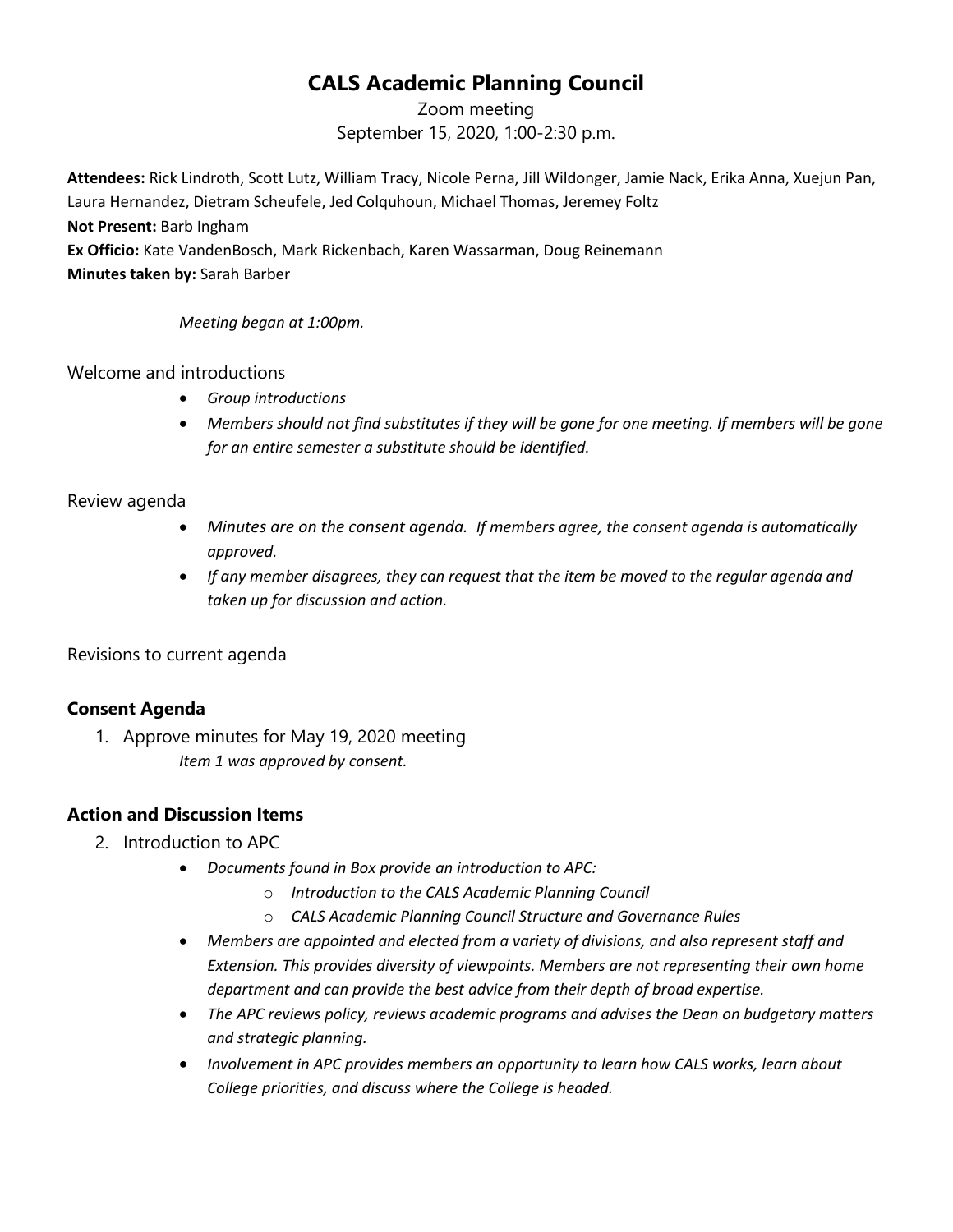- *The current APC structure was approved by a full College vote and implemented approximately five years ago. Our governance rules mandate a review every 5 years, which is currently underway.*
- 3. Preview of program reviews and center reviews
	- *APC has an important role in academic program reviews and center reviews.*
	- *Reviewed Program and Center Review document located in Box.*
	- *Reviewed list of expected program reviews, center reviews, and other governance processes expected at APC during the 2020-2021 year. List located in Box.*
	- *In response about named options in Biology program review: The Plant Biology named option is called out in the Biology review because it is undergoing its 5-year review. Other named options are part of the normal 10 year review process*
- 4. Update on current projects

*Successes during 2019-2020 academic year*

- *Animal and Dairy Sciences department merger effective July 1, 2020*
- *Global Health major and new introductory course Entomology 250*
- *LSC Honors in the Major*
- *Dairy Innovation Hub – Base budget increase from legislature. Year one base budget increase of \$1M. \$7.8M this year. Collaboration with CALS, Platteville, and River Falls. Heather White is faculty director. Governance structure, external advisory group, post doc call for proposals, short-term high impact awards, support for graduate students. Finalizing four faculty hires.*

#### *Building projects*

- *Meat Science & Animal Biologics Discovery Building – building will be fully functional by end of semester, virtual grand opening in November 2020*
- *Babcock and Center for Dairy Research addition*
- *Biochemistry Cryo-Electron Microscopy Research Center*

#### *Advising*

- *Microbiology and Biochemistry advising hub - 800-900 students*
- *Global Health advising hub*

#### *Future focus*

- *New major in Agroecosystems*
	- o *Home department TBD. New majors in CALS are currently broader than departments. The major will have a program committee representing the breadth of departments involved*
- *Certificate in Organic Agriculture*
- *College policy on teaching load*

#### *Pandemic*

- *Institution went fully remote in March for the remainder of Spring 2020 semester*
- *Summer Term 2020 was fully remote and successful. CALS had revenue growth of 33%.*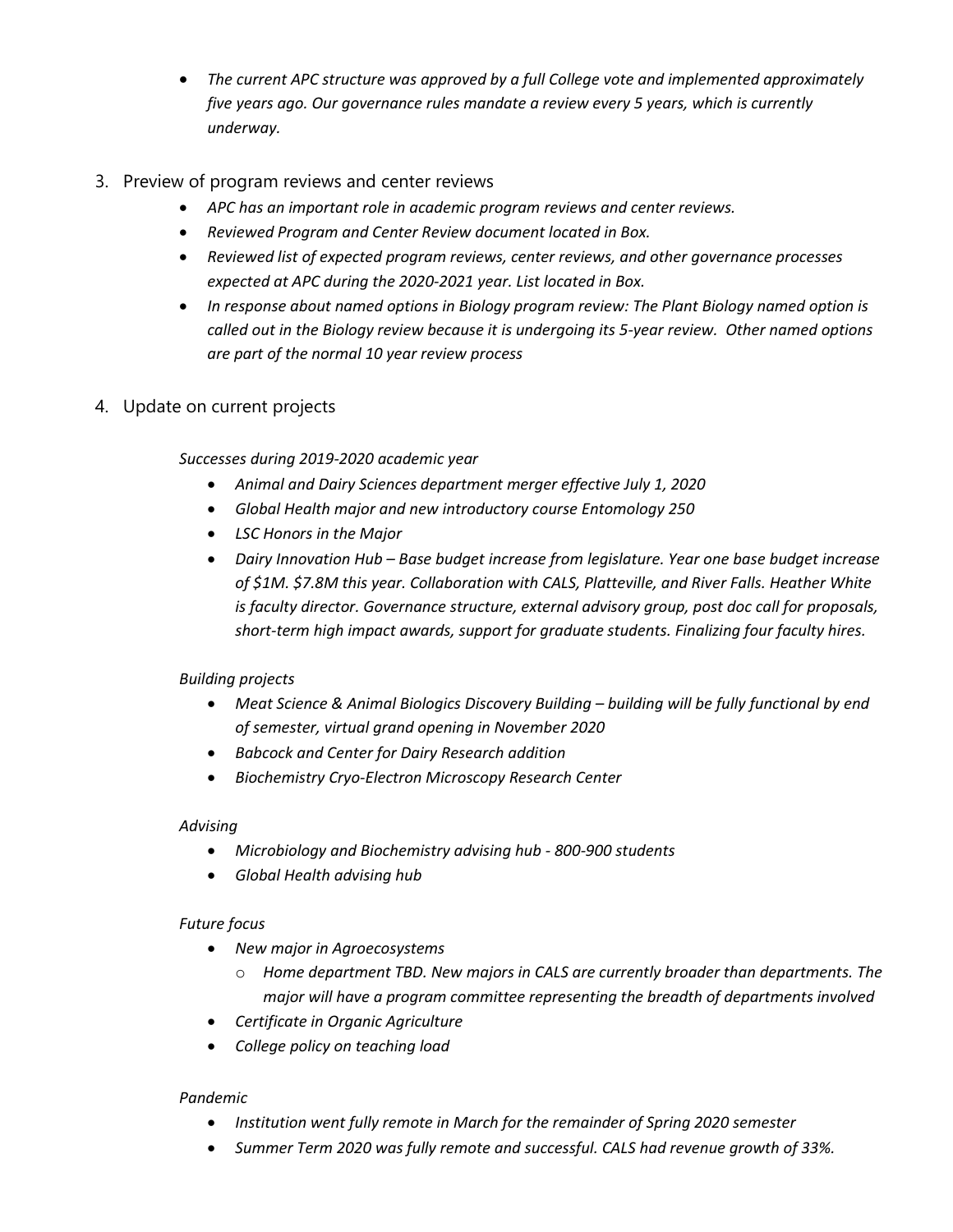- *Fall 2020 was intended to be a hybrid model of in-person and online instruction. Due to high number of positive COVID cases, we are in a two week pause on in-person instruction.*
- *Return to in-person instruction might be gradual. Courses that return to face-to-face instruction in the first phase will need educational rationale (labs, etc.).*
- *Financial implications of pandemic:*
	- o *Enrollment is steady and State revenue more robust than expected. On the other hand, there are pandemic-related costs such as testing and loss of revenue in other parts of campus*
	- o *If there are financial cuts, it is uncertain whether they will be one time or continue into the next biennial budget*
	- o *College expects to be directed by Provost and Chancellor to model various cuts later this fall*

#### *Fundraising Campaign*

- *We are at the end of a 6 ½ year fundraising campaign*
- *We struggled to set a goal initially and then set \$150M goal. We have raised 97% of goal and will likely reach the goal*
- *UW-Madison goal was \$3.2 Billion, which has been achieved*
- 5. Equity, diversity and climate updates
	- *Equity and Diversity Committee Lunch and Learn yesterday*
	- *2020 has been a difficult year and the pandemic has further illuminated racial disparities*
	- *Campus goals and aspirations do not necessarily coincide with lived experiences of students of color on our campus*

#### *What is CALS doing?*

- *Partnerships with departments, staff, faculty, & Equity & Diversity Committee leadership*
- *Departmental diversity reps in every department*
- *Recruitment and retention*
	- *CALS HR is developing hiring recommendations & best practices to avoid implicit bias*
	- *Target of Opportunity Program (TOP) – five department requests were made to central campus, three were approved and two resulted in hires. The future of TOP for this year is unknown*
	- *Need to do more with academic staff and university staff recruitment and retention*
	- *Overall - 20 faculty hired last year, 19 faculty hired in previous year*
	- *EDC recommending an anti-racism statement to include in PVLs and other places*
- *Student-related efforts*
	- *World Food Prize host site – opportunity to interact with pre-college students*
	- *Multicultural Student Center academic advising*
	- *MANRRS (Minorities in Agriculture, Natural Resources and Related Sciences) student organization*
	- *AOF (Advanced Opportunity Fellowships)*
	- *SciMed GRS (Science and Medicine Research Scholars)*
	- *Listening session with students and alum of color this summer*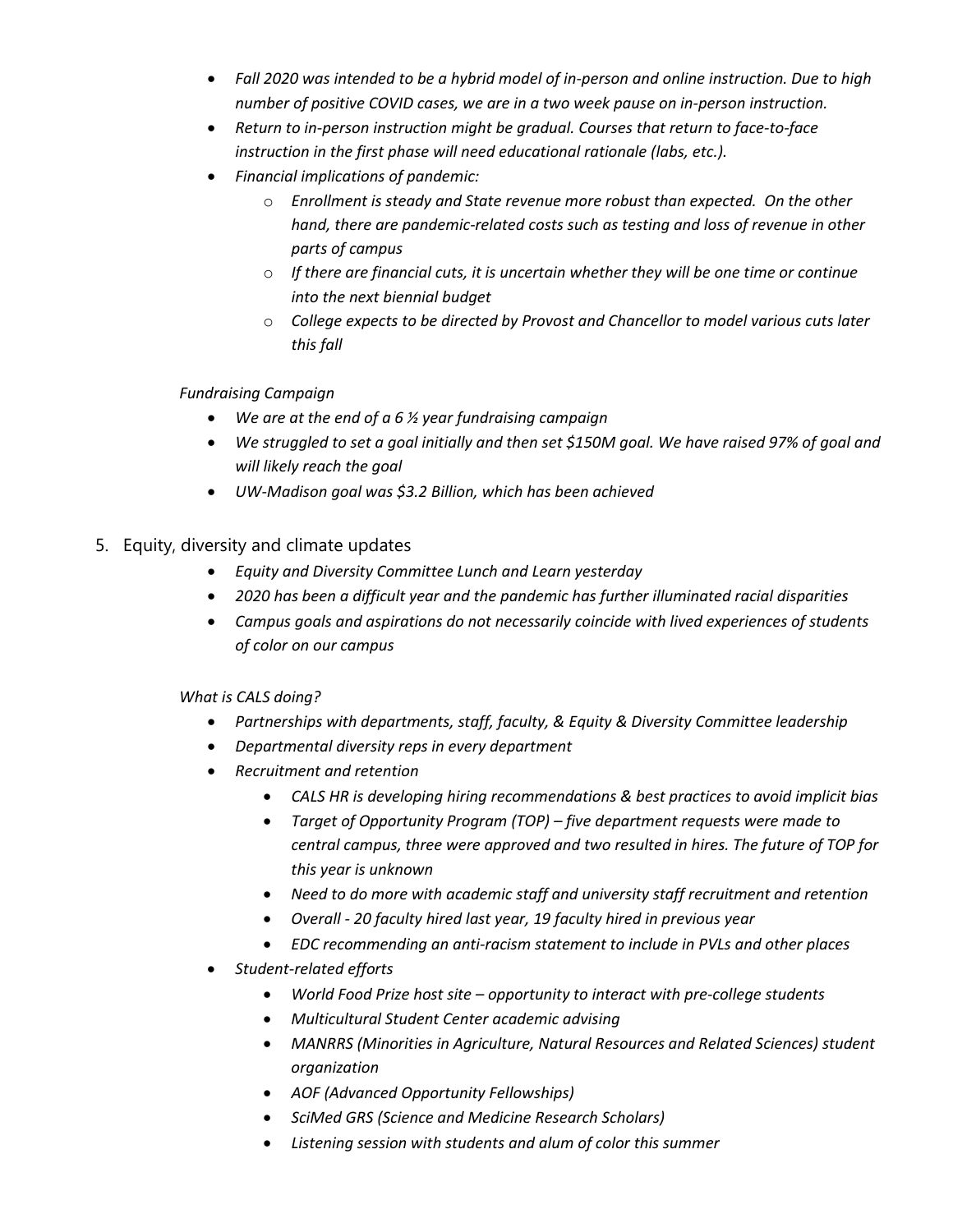- o *Richness of information.*
- o *Facilitated discussion including the questions: What do you want faculty to know about your experience? What challenges have you encountered? What was helpful?*
- o *Student feedback included requests for more support for students outside the classroom, more places for hanging out and studying close to advisors/peer mentors/student orgs/other resources. Students feel strong affiliation to major but expressed a time of wandering in the wilderness before declaring major. Some student organizations were obstacles, as students experienced bias within ag organizations if they had an urban background or lacked institutional knowledge*
- *Community engagement*
	- *Equity and Diversity lunch and learns*
	- *Support departments in their response to graduate student letters*
	- *Our Shared Heritage Marker*
		- o *Nutritional Sciences and Life Sciences Communications had accepted proposals*
		- o *Especially important given CALS' ties to the land*
	- *Pan Asian community – CALS global outreach events for individuals in the international community*
	- *Anti-racist messaging to external and stakeholder groups*
		- o *Dean Kate's article in Grow magazine was positively received*
- *Workplace climate*
	- *CALS will conduct a climate survey this Fall for the entire college*
	- *Anti-racism trainings are being explored regarding options*
	- *Building capacity for an Office of Diversity and Inclusion. This is a CALS priority*
- *Group Discussion*
	- *International students and staff/faculty scholars*
		- o *This population has been negatively targeted; international scholars not valued nationally*
		- o *CALS Global providing bridging support and advocate*
		- o *This is a long-term recruitment and retention issue*
	- *Is the college considering target metrics for departments?*
		- o *Everyone in the department says they support these efforts, but it is easy for other things to become more important*
		- o *Could have 50/50 gender balance in many graduate programs that don't – why? Need to make this a priority for it to happen*
		- o *5-year dept plans is a place to explore these topices. Climate survey results will also provide benchmarks, metrics, indicators*
		- o *Can set goals for undergrad student population*
		- o *Department chairs expressed a desire to engage with more HBCUs to recruit students for summer experiences*
		- o *Review how we recognize service and diversity related work issues in tenure*
			- *Equity & Diversity Committee discussing how we incorporate this service in post tenure review. It is built into staff reviews*